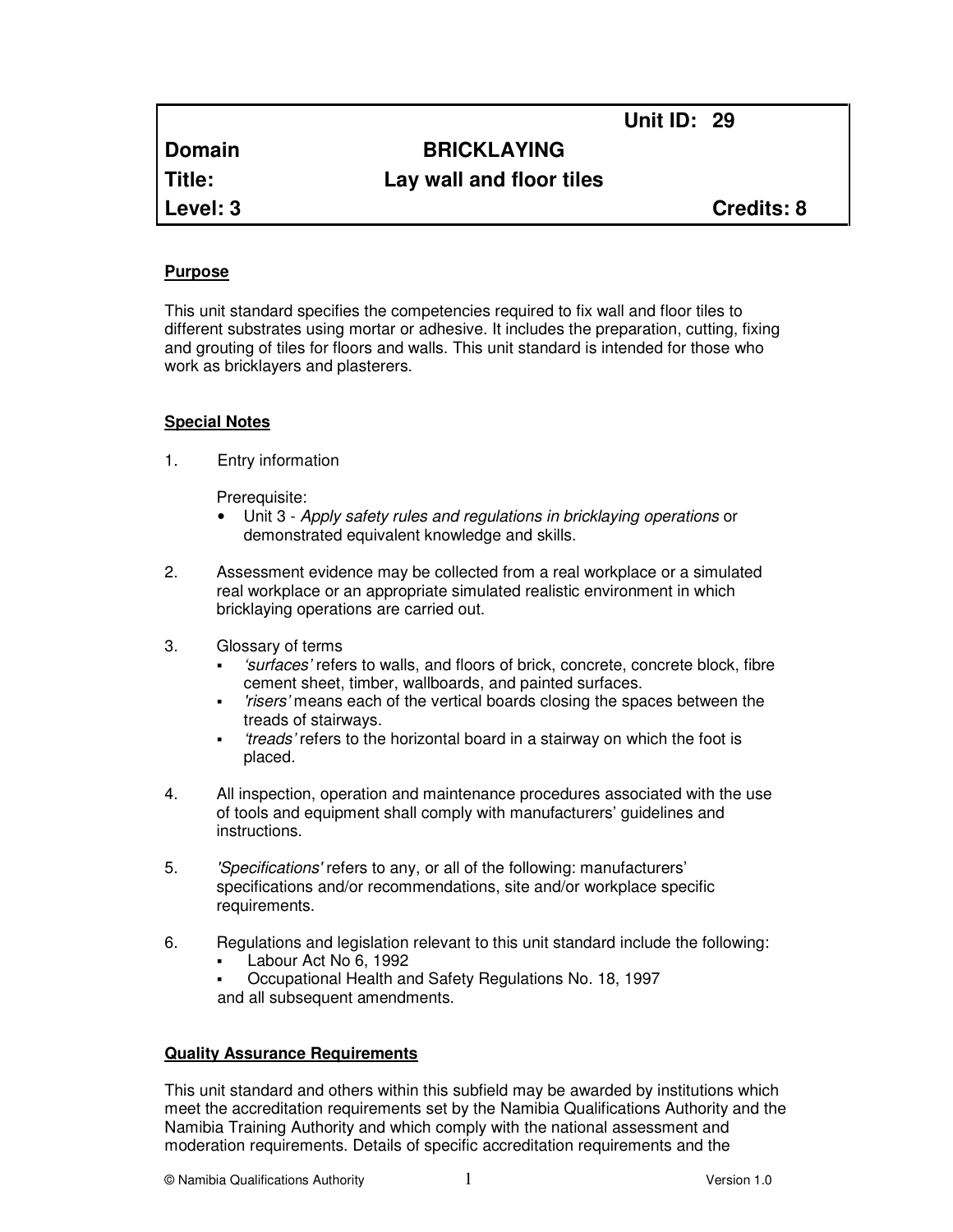national assessment arrangements are available from the Namibia Qualifications Authority and the Namibia Training Authority on www.nta.com.na

# **Elements and Performance Criteria**

## **Element 1: Plan and prepare for work**

#### **Range**

Planning and preparation is to include but is not limited to worksite inspection, equipment defect identification, assessment of conditions and hazards and determination of work requirements.

Tools and equipment are to include tile cutters and scribes, hammers, saws, wet and dry diamond saws, power drills, power leads, cement sheet cutters, measuring tapes/rules, straight edges, levelling equipment, string lines, brushes, wire brushes, brooms, sanding blocks, scrapers, shovels, wooden floats, trowels, shovels, wheelbarrows, spacers/wedges, squares, buckets, mortar boards, sponges, rags, rubber mallets, lump hammers, ladders, hose and water sprays, caulking guns, nippers, squeegees, pointed grouters, concrete mixers and power grinders.

Materials are to include tiles, adhesives, cement mortar (with and without additives), caulking compound and grout.

#### **Performance Criteria**

- 1.1 Work instructions, including plans, specifications, quality requirements and operational details are obtained, confirmed and applied.
- 1.2 Safety requirements are followed in accordance with safety plans and policies.
- 1.3 Sign and barricade requirements are identified and implemented.
- 1.4 Plant, tools and equipment selected to carry out tasks are consistent with the requirements of the job, checked for serviceability and any faults are rectified or reported prior to commencement.
- 1.5 Material quantity requirements are calculated in accordance with plans and/or specifications.
- 1.6 Materials appropriate to the work application are identified, obtained, prepared, safely handled and located ready for use.
- 1.7 Environmental protection requirements for the project are identified and applied in line with environmental plans and regulatory obligations.

#### **Element 2: Set out tiling job**

#### **Range**

Types of tiles may include but are not limited to ceramic, marble, stone, granite, terracotta, glass and porcelain.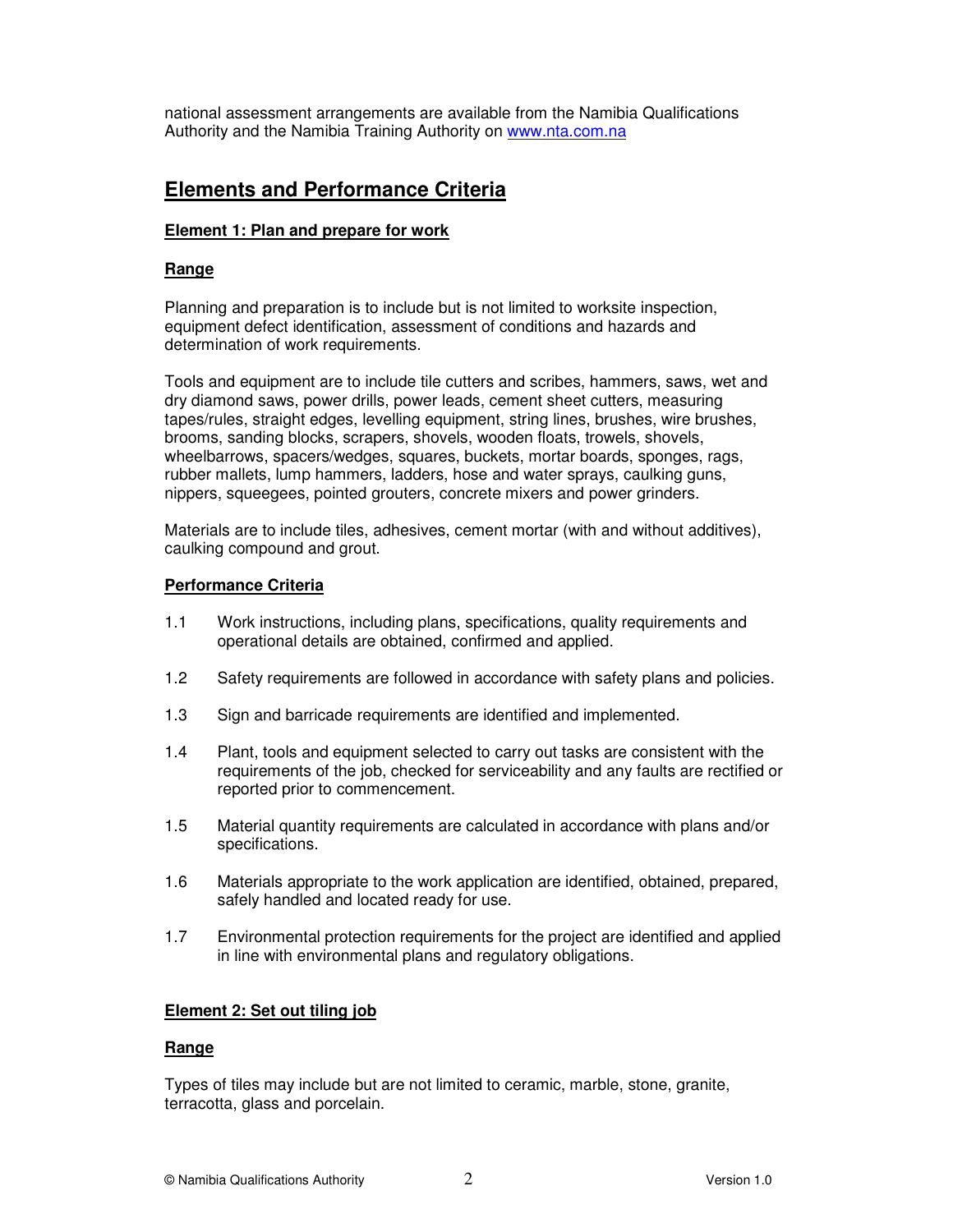# **Performance Criteria**

- 2.1 Area to be tiled is prepared to requirements of job specification in accordance with workplace procedures.
- 2.2 Tiles are checked for conformity to size, patterns, colours and characteristics in accordance with plans and specifications.
- 2.3 Tile work is set out to be symmetrical, balanced and produces minimal waste in accordance with specifications and standards.
- 2.4 Waterproof membrane is fitted and laid in wet areas to conform to manufacturers' specifications and regulatory requirements.

## **Element 3: Cut tiles as required**

## **Performance Criteria**

- 3.1 Tiles are cut without jagged, flayed edges or damage to tile surfaces or finish in accordance with workplace procedures and manufacturers' recommendations.
- 3.2 Recess hole or curve is cut by hand or machine to shape and size to specified tolerance.
- 3.3 Tile jolly is edged to form a mitre so that biscuit is not exposed at the joint in accordance with workplace procedures and manufacturers' recommendations.

## **Element 4: Lay floor tiles**

#### **Range**

Floor substrates may include fibre cement sheeting, concrete, timber, rendered concrete and waterproof substrates.

Tiles may be fixed by adhesives, cement mortar and cement mortar with adhesive additive.

Fixings and fasteners may include but are not limited to plasterboard nails, clouts, soft sheet nails, self tapping screws and wall board adhesive.

To demonstrate competence, at a minimum, requires evidence of tiling  $4m^2$  of a concrete floor using a sand and cement mortar mix; tile  $4m^2$  of a timber floor, laid on the diagonal with a half tile border, using adhesive and tile a minimum of three steps of 900mm width and 115mm risers and treads including an expansion joint. Perform these tasks ensuring correct identification of requirements and finishing of tasks, correct selection and use of processes, tools and equipment and completing all work to specification.

## **Performance Criteria**

4.1 Floor is checked for level/falls and square and membranes/underlay are installed in accordance with workplace procedures and manufacturers' recommendations.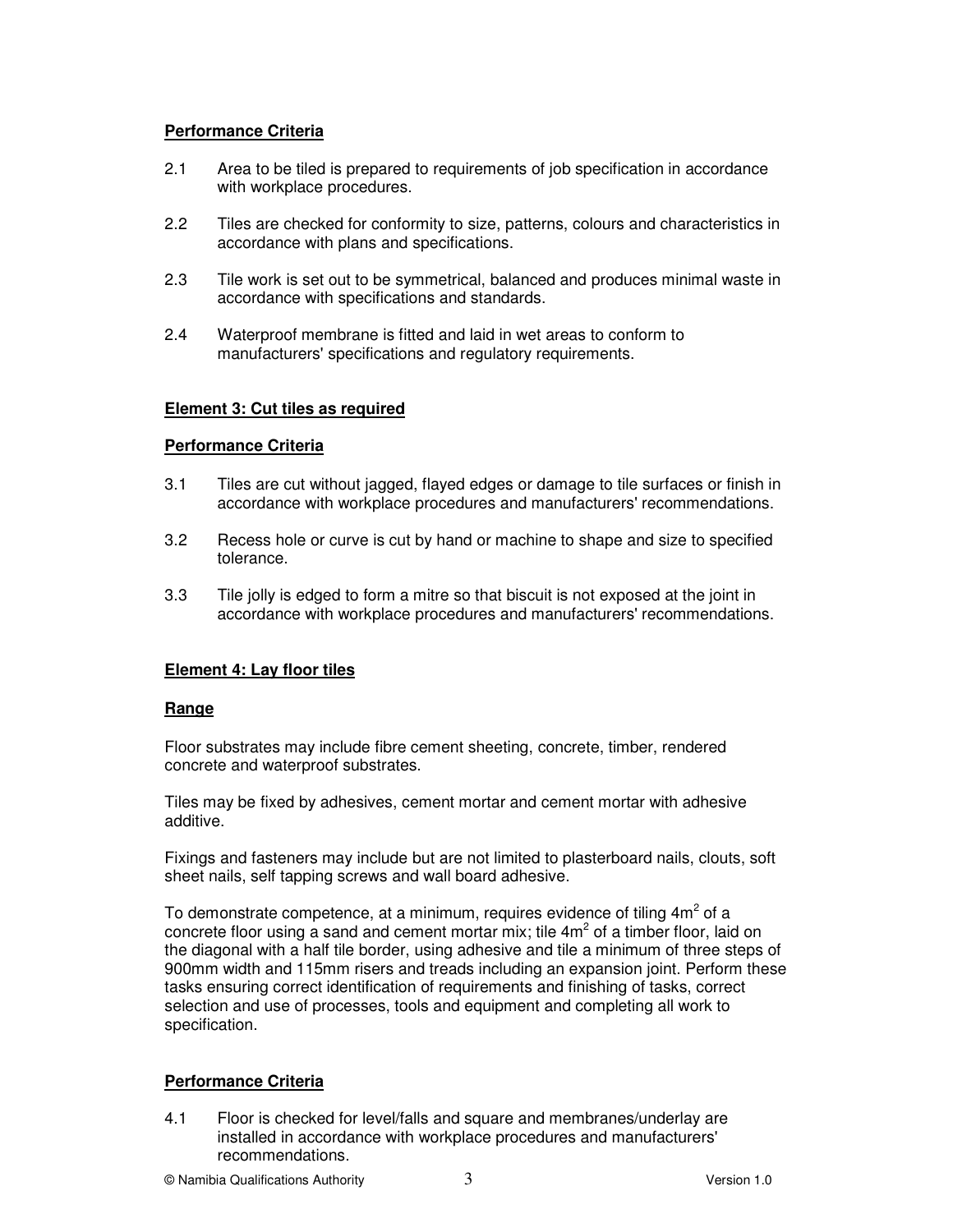- 4.2 Substrate surface is prepared free from contaminants and residues to receive adhesive/screeded mortar in accordance with plans and specifications.
- 4.3 Tiles are checked for conformity to size, patterns, colours and characteristics in accordance with plans and specifications.
- 4.4 Adhesive is matched with tile and substrate material and mixed according to usage, climatic conditions and manufacturers' specifications.
- 4.5 Cement mortar is prepared to appropriate consistency and floor slurried and screeded to specifications.
- 4.6 Tiles are laid in conformance to standards and specifications, maintaining bond with joints, uniform in size and surface flat and smooth or to fulls.
- 4.7 Control joints are inserted in accordance with manufacturers' specifications.
- 4.8 Step rises and goings are determined from formed concrete steps/stairs.
- 4.9 Steps are set out for uniform rise and make even cut on both sides of steps.
- 4.10 Step riser packing or render support is fixed where applicable and riser tiles are fixed to true alignment and uniform set out.
- 4.11 Treads infill and thresholds are fixed in line with the top edge of risers within specified tolerances.

#### **Element 5: Fix wall tiles**

#### **Range**

Wall substrate may include fibre cement sheet, brickwork, block work, concrete, timber, rendered surfaces and approved waterproof substrates.

Fixings and fasteners may include but are not limited to plasterboard nails, clouts, soft sheet nails, self tapping screws and wall board adhesive.

To demonstrate competence, at a minimum, evidence is required of tiling 4m² of two wall surfaces of which one is solid and one is flexible.

#### **Performance Criteria**

- 5.1 Mortar and/or adhesive is prepared and applied to tile surface in accordance with manufacturers' recommendations.
- 5.2 Tiles are prepared and fixed with pad tiles set to level alignment.
- 5.3 Horizontal joint is checked for straightness and tile edges and surface alignment are checked for conformity.
- 5.4 Tiles are fixed to alignment maintaining designed pattern to specification.
- 5.5 Even margins are shown around openings, frames and fittings to specification.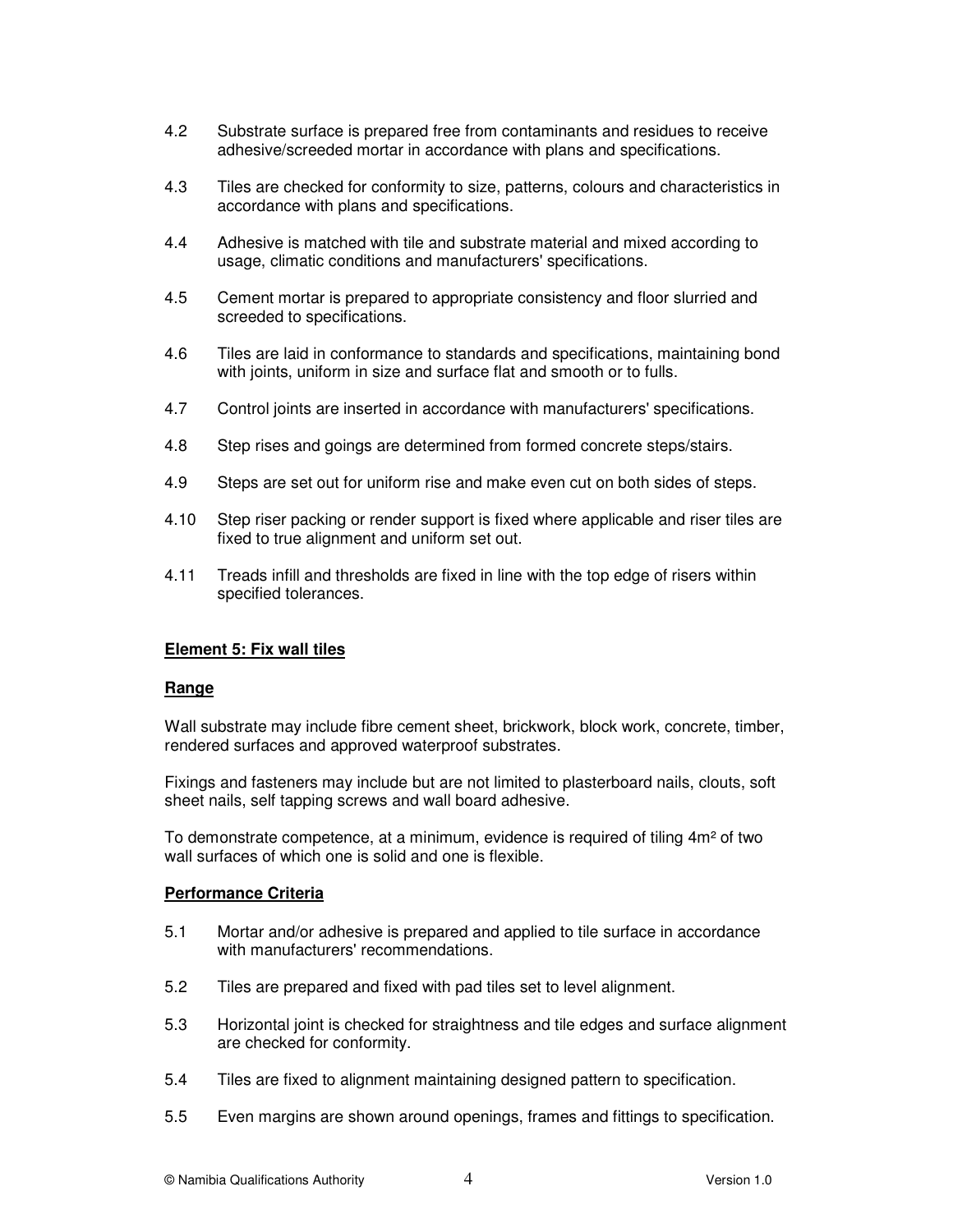- 5.6 Bottom course is cut and fixed to create a rake or square corner in accordance with drawings and specifications.
- 5.7 Splayed, manufactured, formed coves are fixed in accordance with drawings and specifications.
- 5.8 All vertical tiles are finished plumb and true to square corners.
- 5.9 All joints are maintained straight and uniform in width with due allowance for tolerance of tile sizes.
- 5.10 Control joints are built in, in accordance with specifications and manufacturers' recommendations.
- 5.11 Mitre joints are made, maintaining glazing on mitre without damage to tile surfaces or finish and maintaining uniformity of mitre in accordance with company procedures and manufacturers' recommendations.
- 5.12 Internal and external corners are constructed within specified tolerance and finish to specifications.

## **Element 6: Grout and seal tiles**

## **Range**

Grout may be cementitious or epoxy.

## **Performance Criteria**

- 6.1 All joints are cleaned and prepared to receive grout according to manufacturers' specifications.
- 6.2 Grout is mixed and applied in accordance with workplace and manufacturers' specifications and to meet job requirements.
- 6.3 Tiles are cleaned and polished with dry cloth to specifications, removing all dust from surface and joints.
- 6.4 Tiles are sealed and protected, where appropriate, in accordance with manufacturers' instructions and job specifications.

## **Element 7: Clean up**

## **Performance Criteria**

- 7.1 Work area is cleared and materials disposed of, reused or recycled in accordance with legislation, regulations and job specifications.
- 7.2 Plant, tools and equipment are cleaned, checked, maintained and stored in accordance with manufacturers' recommendations and standard work practices.